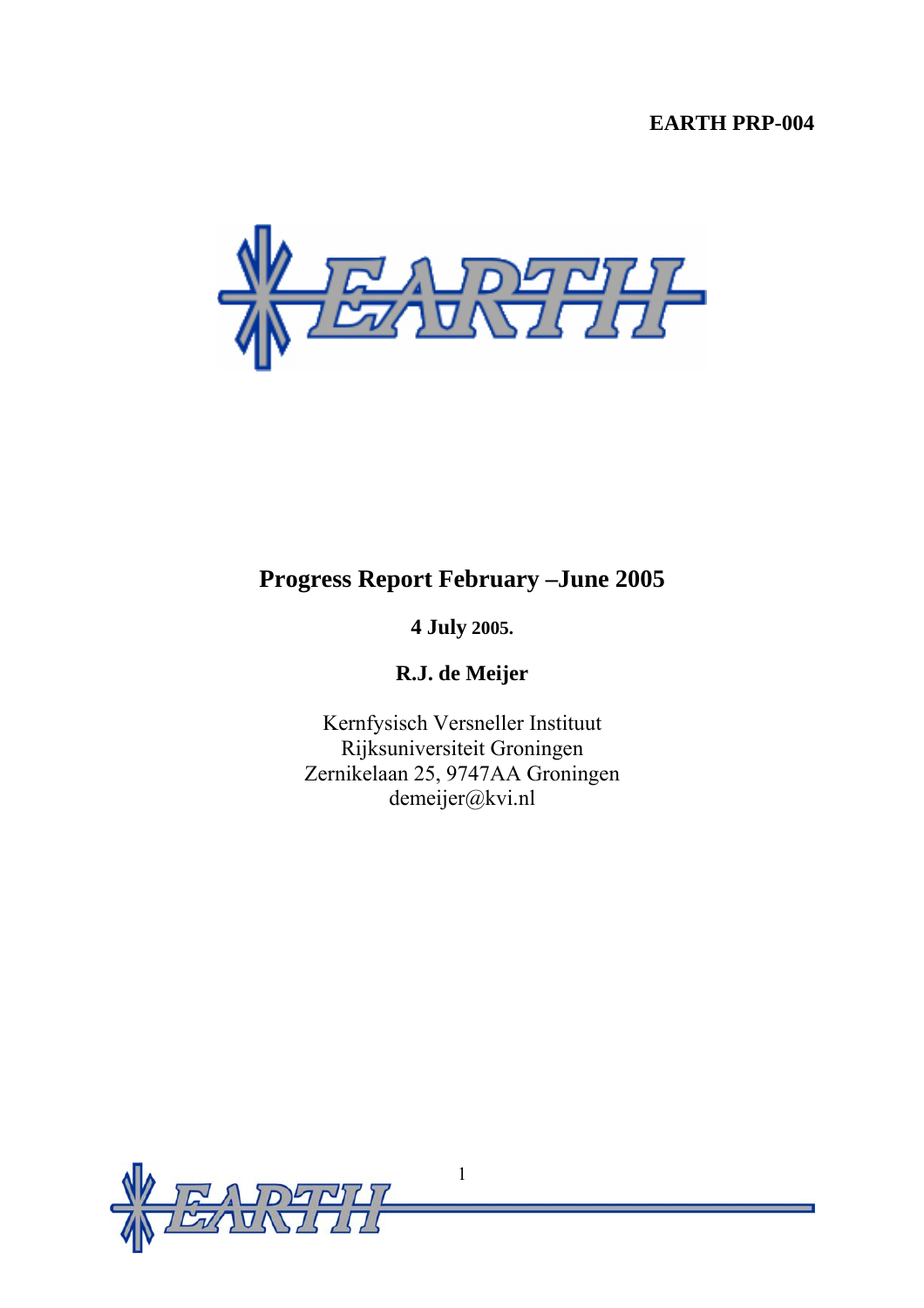This document presents an overview of the essential events related to the Earth AntineutRino TomograpHy (EARTH) programme in the period February-June, 2005. This is the fourth progress report: the previous ones covered the period May-August 2004 and September-October 2004 and November 2004-January 2005.

#### **General situation.**

In the present period some important developments took place. On 21-23 March the Natural Sciences Cluster of the Faculty of Mathematics and Natural Sciences of the University of Groningen was evaluated by a Peer Review Committee. Although EARTH was only mentioned in the future outlook and not as a part of the evaluation, the project raised quite an intensive discussion. The final results of the evaluation are not available yet, but it tends to a recommendation for a review of EARTH by an expert committee on neutrino detection and geophysics.

In Groningen the Board of Advise of EARTH met for the first time on 11 April. The Board, chaired by Prof. Butcher of ASTRON, discussed the future structure of EARTH. It was generally agreed that EARTH is an ambitious programme with a wide scientific and technological scope. Only part of the scope, development of a directional sensitive antineutrino detector, fits in the mission of the KVI. It was therefore suggested and accepted that a foundation should be created with the goal "To support and maintain scientific and technological development, which may lead to a mapping of the radiogenic heat sources in the Earth's interior by detection of antineutrinos". The founders will be the University of Groningen, ASTRON and the Foundation JADE. After the foundation is created it will take over all general activities from the KVI. The role of the KVI will be that of one of the partners in detector development. In the meantime the foundation is not yet created, but the founding fathers have agreed on the text of the foundation act.

The Board of Advise concluded that EARTH was developing well and that a review committee for EARTH should take place as part of the go/nogo decision at the end of Phase I. On the detector development, especially on background reduction techniques, first some experimental work has to be done to make a relevant evaluation possible.

On 12 April it was officially announced that the KVI anticipates a close collaboration with Gesellschaft für Schwerionenforschung mbH in Darmstadt, Germany. On the one hand KVI has to curtail its non-mission activities, on the other hand the detection of low-energy neutrons (one of the key issues in the EARTH detector development) will be part of the mission activities under the anticipated KVI-GSI collaboration. As a consequence the KVI will pull out of the more geophysics oriented aspects of the EARTH programme.

The advertisement of a post-doc position led to 22 applicants from all over the world. Based on the information we selected two candidates for an interview at the end of Marchbeginning of April. After the interviews we were convinced that we had selected two topquality candidates with complementary skills. Based on that conclusion we decided to search for an opportunity to attract both of them. Due to circumstances a position for a physicist became available at one of our main industrial partners. We are glad that we can announce that, depending on a work permit, dr. Matjaz Vencelj from Ljubljana, Slovenia will join Hi-Light Optics on 1 September. Since Hi-Light and EARTH have a similar goal in the photonics part of the detector development he will work part of his time on the EARTH detector.

For the second candidate we worked out a position such that he could work at detector development. The candidate, however, received a job-offer from two large and prestigious laboratories and projects. Our offer could not match at an offer from Princeton University that



 $\mathfrak{D}$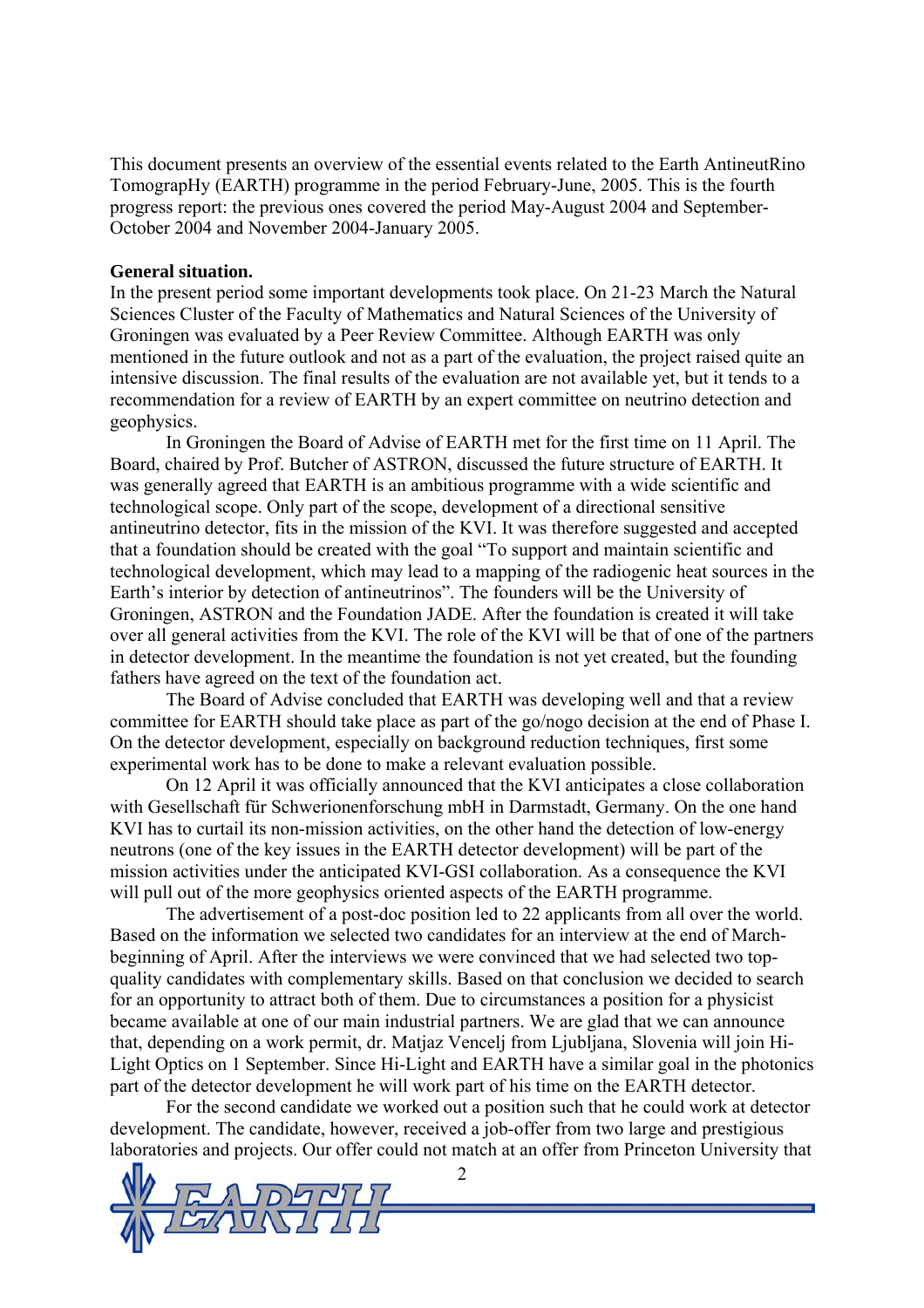the candidate could not refuse. He will be partly working in the underground laboratory of Gran Sasso and will hopefully stay in contact with us.

### **Funding**

With the start-up funding by ASTRON and the matching in manpower by the KVI, the programme has been declared started on 1 September 2004. Several attempts to obtain a written confirmation from the South African National Research Foundation (NRF) have not yet been obtained, but in practice the people at iThemba LABS and the University of Cape Town (UCT) are working on the programme as agreed. On 22 February 2005 Ricky Smit (iThemba LABS) and Rob de Meijer visited the Director General of the South African Department of Science and Technology. In the meeting the DG expressed his interest in the programme EARTH and offered also support for an application in the EU programme New and Emerging Science and Technology (NEST). Moreover we discussed again the financial support for the South African contribution to EARTH. A budget has been supplied but no decision has been received yet.

A proposal was submitted to the Dutch Organisation for Physics Research FOM on 21 March. The funding is requested for developing, building and testing of a directional sensitive antineutrino detector. Funding would give us an opportunity to hire a graduate student and buy some equipment for an initial detector set-up. The final decision is expected soon.

On 11 March the outline proposal "Towards Earth Antineutrino Tomography" was submitted to the EU for the programme NEST/Adventure. This limited size proposal is due to be evaluated before a full scale proposal can be submitted. The requirements mention a highly ambitious, high risk programme in which Europe will be unique. The proposal is submitted together with the Physics Department University of Jyväskylä, Finland, Physics Department University of Debrecen, Hungary, and the Jozef Stefan Institute, Ljubljana, Slovenia as Physics partners and GeoForschungsZentrum Potsdam for the International Continental Scientific Drilling Programme, Applied Geophysics of the Aachen University of Technology and Nederlands Instituut voor Toegepaste Geologie-TNO as the Geophysics partners. No reply from the EU has yet been received.

To obtain funding for the ongoing and upcoming projects in the first phase a variety of funding possibilities have been explored. Since May 2004 we have worked with Technology Centre Northern-Netherlands (TCNN) on the preparation of two applications in the programme Innovatiesubsidie Samenwerkingsprojecten (IS) of the Dutch Ministry of Economic Affaires. One is focussing on the detector and electronics development, the other is aiming at investigating the feasibility of drilling for an EARTH antenna on Curaçao. In addition financial support for the antenna part is being sought from funds specially dedicated to collaborations with the Netherlands Antilles and in particular Curaçao. These possibilities were discussed with the authorities of the Antilles during the visit that Emiel van der Graaf and Rob de Meijer paid to Curaçao in the first week of January.

Due to the sudden change in mission of the KVI a proposal ready to be submitted for the detector development to IS, had to be postponed until its new deadline in September. On 12 May the international proposal for EARTH-DRILL (the antenna part) was submitted to SenterNovem as an application for IS-funding. In the proposal the three Geoscience partners of the NEST proposal, Focus Oil and Gas, TCNN, EARTH Foundation/ASTRON and

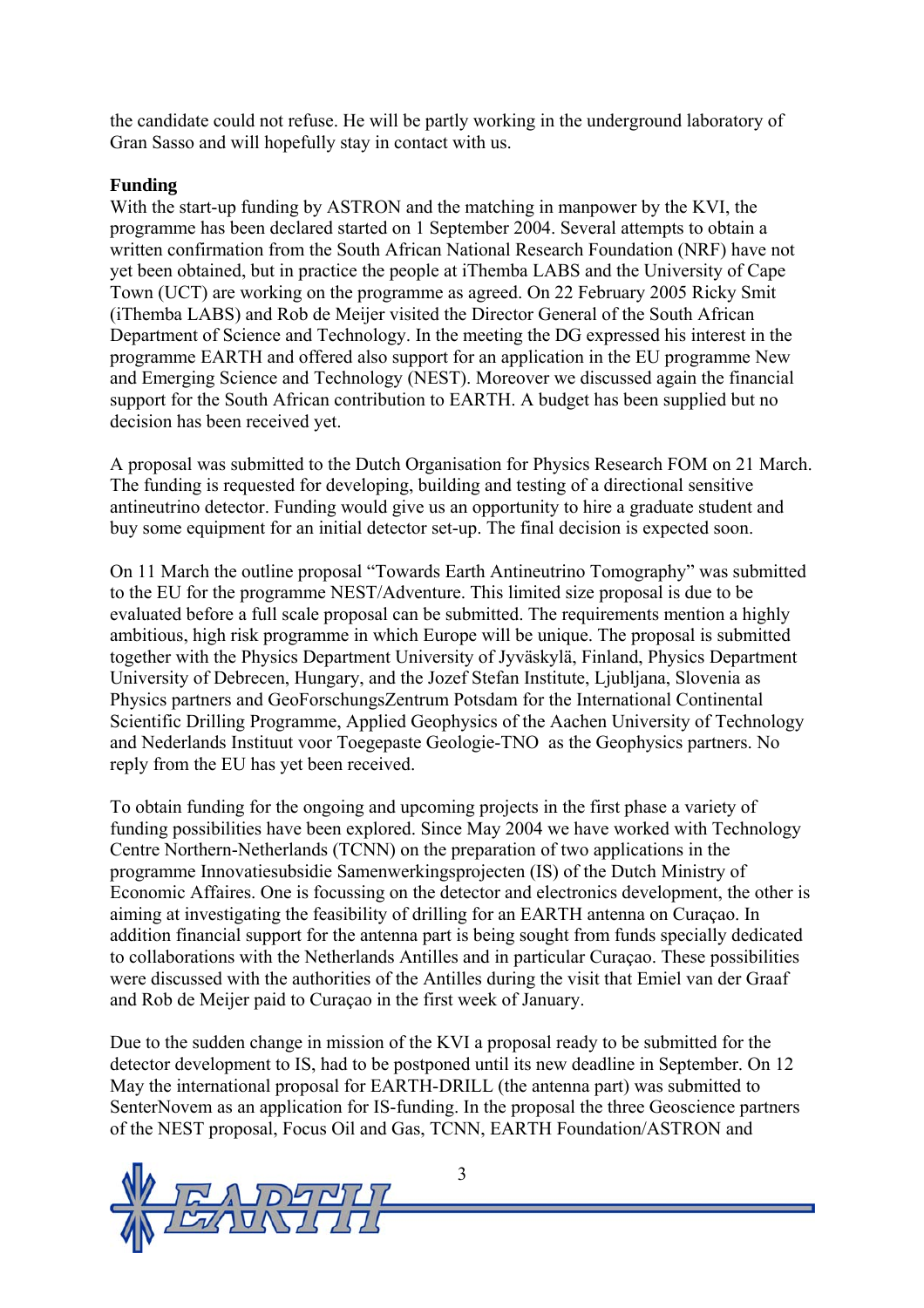Aqualectra (Curacao) are partners. ASTRON has signed the funding request and will transfer its commitments to the Foundation after its initiation.

In the second half of June we started the preparation for the submission of the EARTH-SENSOR proposal. Soon an appointment will be made for a first round of discussions with SenterNovem.

# **Curaçao**

An antenna on Curaçao will require well trained and educated people to operate it. As such training takes time we have to make high school students interested in science studies. During our visit to Curaçao we met with representatives of the UNA and some of the high schools at Curaçao and with the Stichting Studiefinanciering Curaçao. With the latter we discussed possibilities of stimulating high-school students to take up studying in a science direction. With the UNA we discussed their role in educating the science students and possibilities for collaboration with the University of Groningen. In addition the UNA has offered to take a coordinating role in a Hisparc project on Curaçao for high schools. Hisparc is a Dutch project (see www.hisparc.nl) in which pupils build a detector for high-energy cosmic rays and measure very-high energy cosmic events in coincidence measurements between signals occurring in detectors placed at some distance apart. We have established a contact between the Dean of the Technical Faculty of the UNA and the Dutch coordinator. The first contacts have been made.

The programme was discussed again during a visit of Mrs. Dr. G. Narain, Rector of the UNA to Groningen on 29 June. During a tour through the KVI, in addition to the cyclotron, the cold atom trap and various detector set-ups, a Hisparc detector was demonstrated to her. Dr. Narain stated that there is a visiting scientist, Dr. Albert Matis, who is enthusiastic to take the lead at the UNA for the HiSparc project. At the Schools the Dean of the Technical Faculty was met with quite some enthusiasm to participate, similar to our experience during the visit in January. The costs for one unit is about  $\epsilon$ 5000, equivalent to more than ten PC's. The schools can not justify such an investment. Dr.Narain has proposed to extend the present "Scharnierproject" to HiSparc. In such a project pupils and teachers of the highest classes of the high schools work together at the UNA with students and teachers of UNA. If UNA could acquire a HiSparc unit, the schools could become involved in this way. Again the costs are imperative. The UNA does lack a budget and an attempt to obtain funds from outside has unfortunately failed. If about half of the budget could be found the project should be able to start at the UNA.

During her visit Dr. Narain expressed again the interest in the EARTH programme. Within the possibilities the UNA likes to participate after the project gets off the ground. The main contribution will be in the education and training programme. One possibility could be students that after the Bachelors education follow a master education at the RuG and follow the instrumentation speciality.

#### **Detector development**

In the last two progress report the first measurements on a test cell at iThemba LABS, South Africa were described. These measurements simulated the basic principle for antineutrino detection, namely the delayed coincidence method, with the use of a neutron source and a  $^{10}$ Bloaded scintillator. Moreover the data showed that signals produced by γ-radiation and neutrons can be distinguished by analysing the pulse shapes of the digitized pulses. Moreover

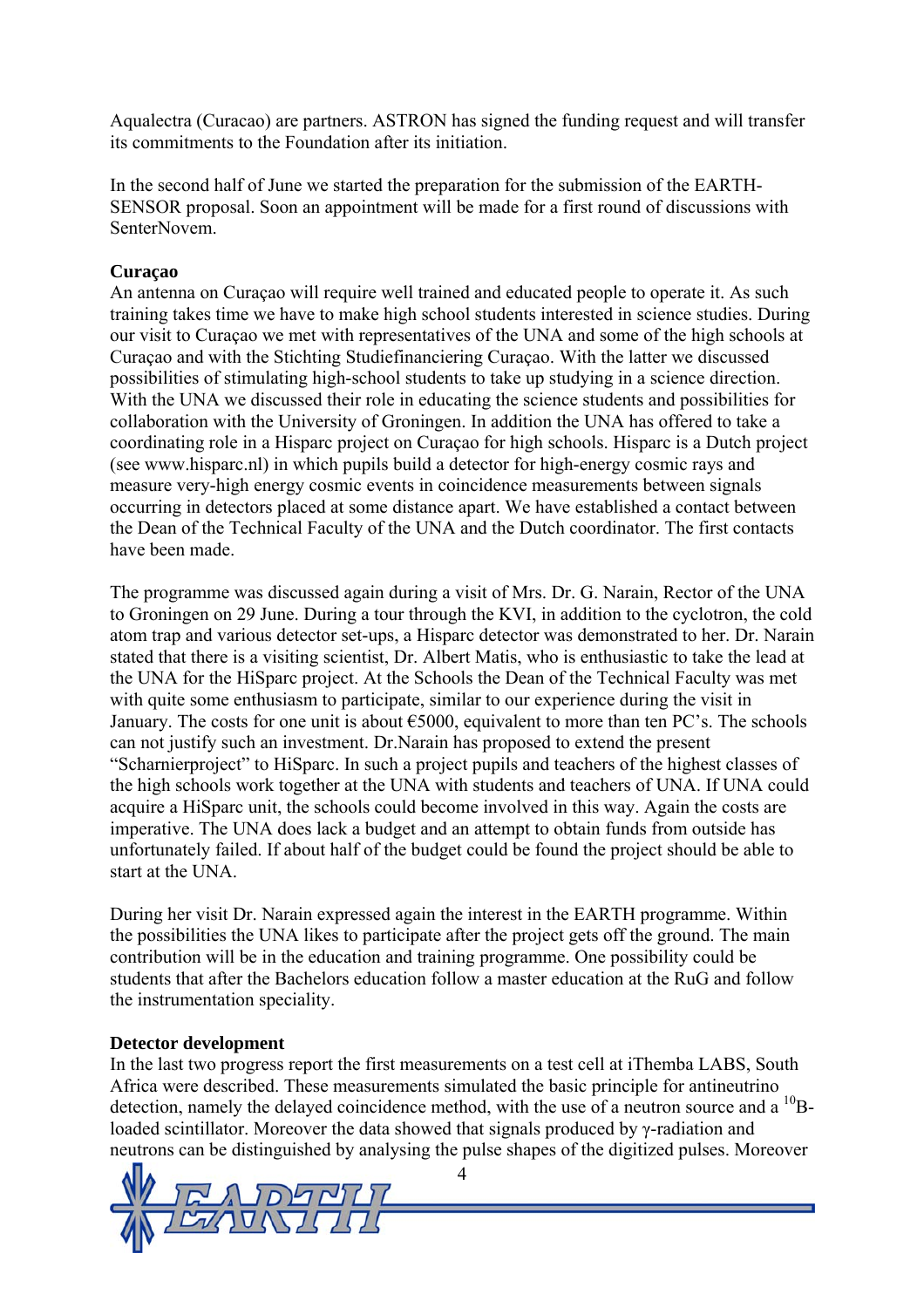simulation calculations were made to investigate the dependence of the directionality on the diameter of the detector cells. The simulations stress the importance of  $^{10}B$  (boron-10) being present in the detector material. This addition leads to a capture of the neutron by boron, followed by the emission of an  $\alpha$ -particle. The properties of boron lead to an early capture of the neutron, such that it has not lost too much of its original direction. The α-particle is stopped instantly and its signal therefore indicates the stopping location of the neutron. Another result of the simulations is that one can estimate the degree of direction sensitivity as function of the diameter of the detector.

 At iThemba LABS and the University of Cape Town tests have been continued to determine the feasibility of using a<sup>10</sup>B-loaded liquid organic scintillator to detect double pulse events from inverse beta decay of the neutron. The ultimate objective is to develop an electronantineutrino detector based on this method. Test measurements are carried out using double pulse events

generated by neutrons from a  $252$ Cf source. The first pulse is due to the recoil proton produced when the





neutron initially scatters off a hydrogen nucleus in the scintillator. The second pulse is produced by the alpha particle and  ${}^{7}$ Li recoil that are emitted after the neutron is moderated and eventually captured by a  $^{10}B$  nucleus. In the antineutrino detector that is ultimately envisaged the first pulse will be produced by the positron emitted following antineutrino capture by a proton. Scintillation pulse shape discrimination will then be used to *reject* background due to neutron double-pulse events like those being studied in the test measurements.

The test measurements have included investigations of spurious double pulse events that arise, under certain conditions, from double pulsing (after-pulsing) by the phototube. This effect is attributed to ion and/or optical feedback inside the phototube. It occurs at a characteristic time after the initial pulse, depending on the operating conditions. Procedures have been developed to minimize this background and to distinguish it from the events of interest.

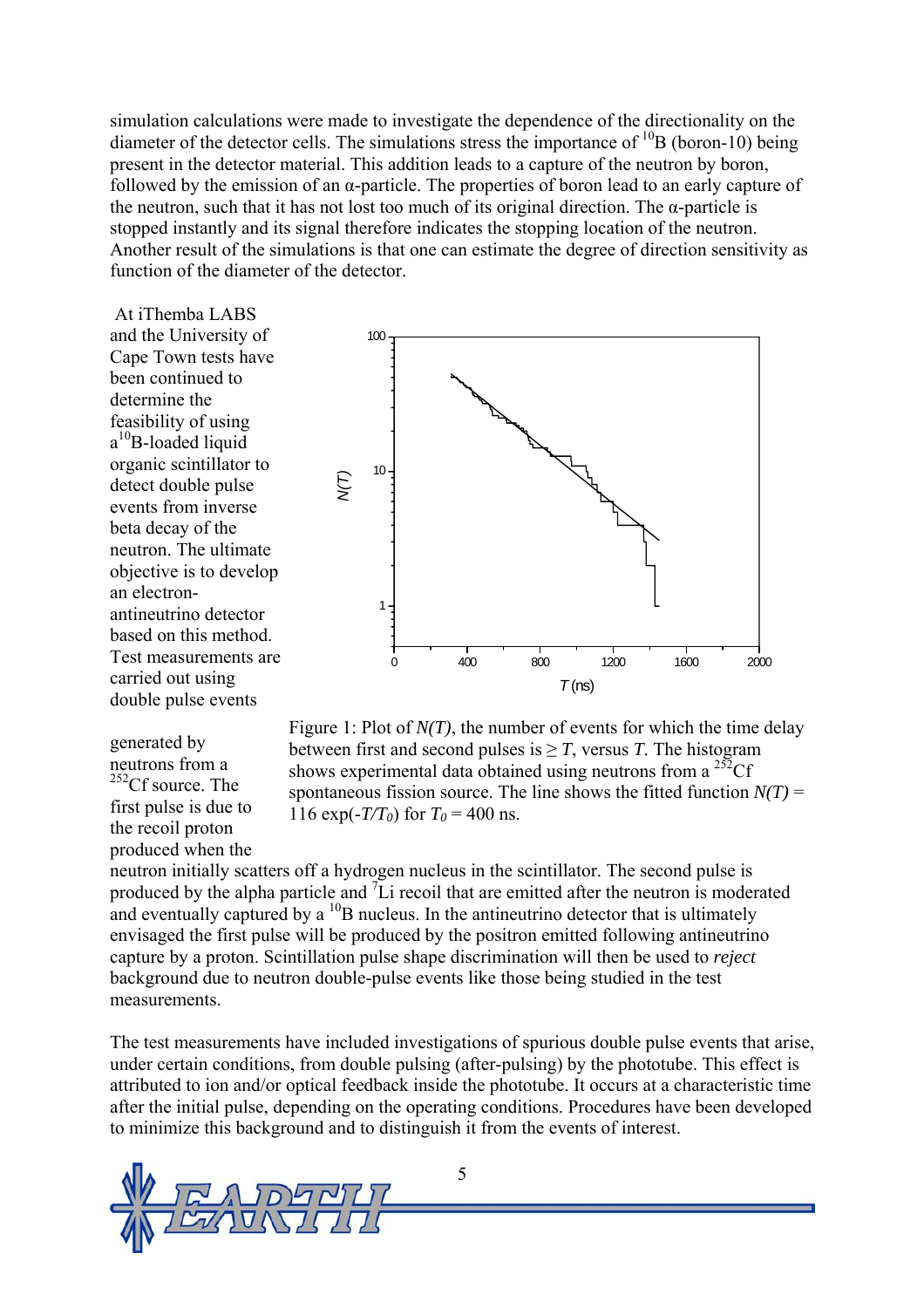Figure 1 shows the distribution of number of events as a function of the time *T* between first and second pulses, for neutron double pulse events produced by the  $^{252}$ Cf source. From simple considerations this distribution is expected to drop off exponentially with a decay time  $T_0$  that depends on the concentration of <sup>10</sup>B in the liquid scintillator, the detector geometry and perhaps other factors too. Monte-Carlo simulations are in progress to determine  $T_0$  for comparison with the experimental measurements.

Data have till now been recorded by employing a fast digital oscilloscope to digitize phototube output pulse shapes and using LABVIEW software for data transfer to a PC. Files generated in this way are very large which in turn places limitations on the amount of data that can be collected. A more efficient way of recording pulse shape information will be investigated next. Progress is also being made with calculations to simulate, with MCNP, the neutron interaction in a boron-loaded scintillator.

At the KVI a test box has been designed to test detectors under various controlled conditions. The box is presently under construction.

#### **Scientific contacts**

Through the contacts with RWTH-University in Aachen the German Geological Research Centre, GFZ, in Potsdam, approached us on 31 January. GFZ is involved in the International Continental Scientific Drilling Programme (ICDP). Subsequently we approached ICDP with the request for EARTH to be considered by their Scientific Panel for support by ICDP technical groups. Initially this support could be travel and meeting money to consult with their technicians, engineers and scientists. At a later stage it could lead to funding part of the drilling and assistance in the geophysical measurements in the borehole.

In Germany the German Research Community (DFG) has a priority programme "ICDP" to fund the German participation in the International ICDP. This programme finances the scientific participation by German labs for e.g. interpretation of down-hole logging data, temperature measurements, etc. Logging itself could be funded through the international ICDP. EARTH will have to submit a proposal for operational support to ICDP, which could finance the drilling and onsite actions. The science part, for the German partners, could be financed by the DFG priority programme.

In the beginning of March the Scientific Advisory Group (SAG) of ICDP met in Vienna and informally discussed the EARTH programme. The panel strongly recommended to GFZ to co-operate with EARTH and expressed that EARTH is very interesting and EARTH needs geoscience and drilling engineering input to better address these topics and to broaden the support through the geoscience community.

On March 22<sup>nd</sup> Mrs. Kathrin Hochmuth, Technical University München (TUM), gave a presentation on the angular distribution of geoneutrinos and their detection with LENA. Her presented work was partly carried out during a stay with Dr. Brian Fields of the University of Illinois and is part of her "Diplomarbeit" at the TUM. After her presentation various aspects of background reduction techniques with the LENA and the EARTH detector were discussed. The discussion strengthened us that the modular approach as proposed for EARTH, which deviates strongly from monolithic detectors like LENA, provides new ways to reduce background..



6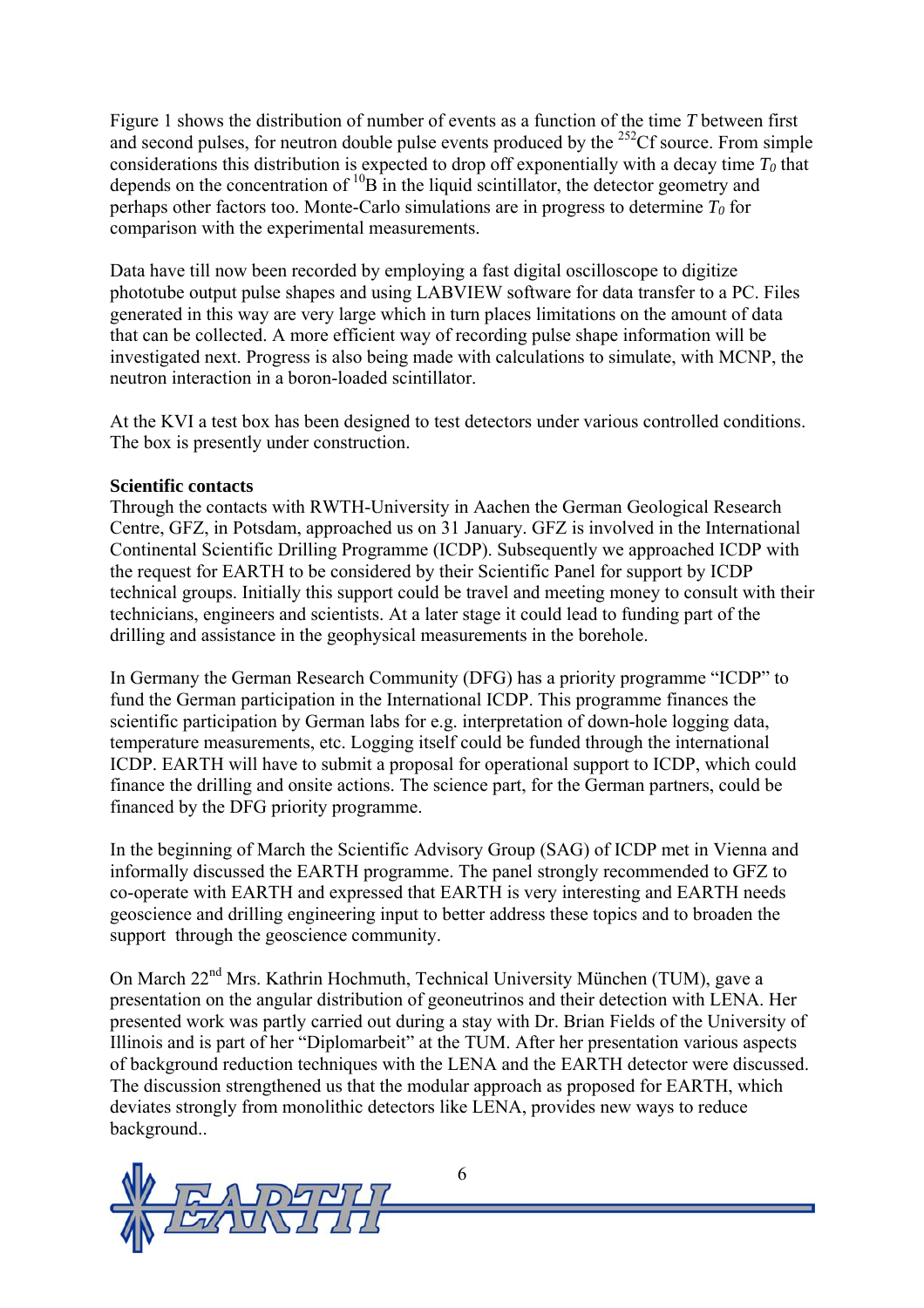On 12 April Dr. H. de Kerret, College de France, Paris, gave a seminar at the KVI on the experiments at Bugey and Chooz. Also with him we discussed our detector proposal. At the earlier experiments at Bugey modular detectors were used with a diameter of about 8cm. These detectors were filled with liquid scintillator. After the discussion Dr. de Kerret indicated that at that time (10-15 years ago) directional sensitivity was not so much of an issue since they knew where the source of antineutrinos (the reactor) was located. At that time they used large diameter detectors, since they expected an easier way of background reduction. Going to smaller diameter detector was not considered. He agreed that with the new materials and technologies it is worthwhile to investigate the EARTH-type of detectors. He stated that if we would not do the development, it will be very likely that somebody else would pick up the idea.

# **Seminars and presentations.**

22 February 2005, *Earth Antineutrino Tomography*, R.J. de Meijer, Presentation Department of Science and Technology, Pretoria, South Africa.

14 March 2005, *Earth Antineutrino Tomography*, R.J. de Meijer, Presentation Board of Advise EARTH, Groningen.

2 and 3 June, *Het radioactieve hart van Moeder Aarde*, R.J. de Meijer, Presentations to the Public as part of the World Year of Physics activities, Groningen

8 June, *Earth Antineutrino Tomography*, R.J. de Meijer and H.J. Wörtche, Seminar Physics Department, Technical University München, Germany.

### **Publications and publicity***.*

- Popular scientific journals and newspapers Natuurwetenschap & Techniek: M.Crok,
	- Travel reports

EARTH REP-005: *Report meeting with SA-Department of Science and Technology on 22 February 2005, Oranje Nassau Building, Pretoria and on 4 March 2005 at iThemba LABS, Faure.* 

EARTH REP-007: *Report on a visit to deep drill holes at Windischeschenbach and the Technical University München, 6-8 June 2005* 

# **Website and ppt-mastersheets.**

A beginning is made to have a web site. Initially it will be part of the KVI website: [www.kvi.nl/~earth/main.htm](http://www.kvi.nl/~earth/main.htm). The website contains a number of reports and a programme description.

For Power Point presentations a background sheet is available for members of the consortium.